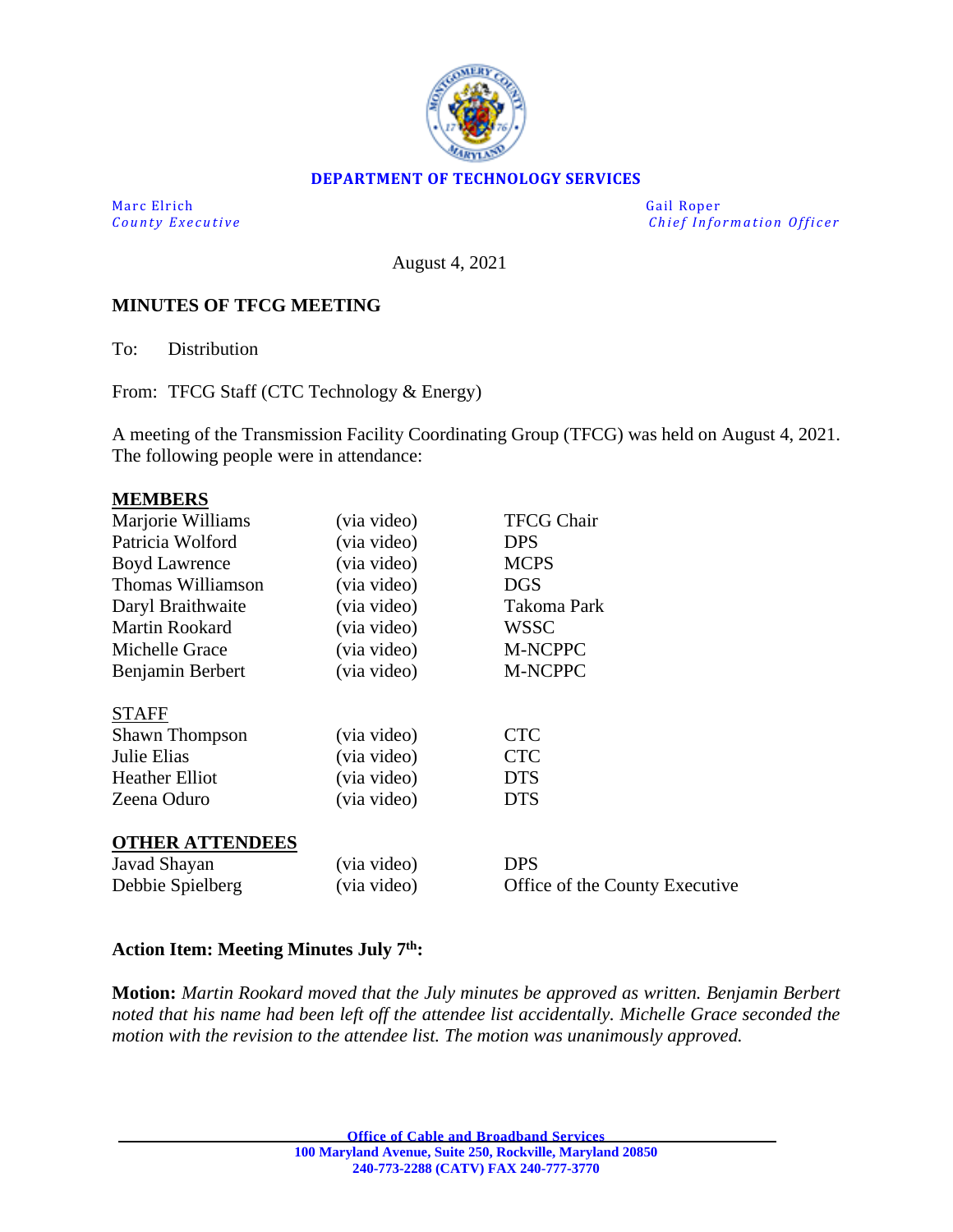Minutes of TFCG Meeting Held August 4, 2021 Page 2 of 6

## **Action Item: Consent Agenda Consent Agenda**

*1. Application Number:* 2021021378 *Type:* Minor Modification *Received (date):* 2/3/2021

*Revised:* 5/6/2021 *Revised:* 7/20/2021 *Revised:* 7/28/2021

*Applicant:* Smartlink LLC on behalf of AT&T Wireless *Full Corporate Name of the Facility Owner:* New Cingular Wireless PCS, LLC *Site Name/Location:* Rockville Measuring Station*/* 15030 Frederick Rd, Rockville *Zoning Standard:* IM-2.5 *Property Owner:* Atlantic Seaboard Corp *Description:* AT&T proposes to REMOVE (6) existing antennas and (9) existing RRHs and INSTALL (6) new antennas and (9) new RRHs. *Tower Coordinator Recommendation:* Recommended. Recommendation is subject to compliance with all applicable laws. [https://montgomerycountytfcg.s3.amazonaws.com/Applications/MC2021021378+Applic](https://montgomerycountytfcg.s3.amazonaws.com/Applications/MC2021021378+Application.pdf)

[ation.pdf](https://montgomerycountytfcg.s3.amazonaws.com/Applications/MC2021021378+Application.pdf)

*2. Application Number:* 2021041430 *Type:* Minor Modification *Received (date):* 4/19/2021 *Revised:* 7/22/2021

*Revised:* 7/28/2021

*Applicant:* MasTec Network Solutions on behalf of Verizon Wireless *Site Name/Location:* Damascus VFD 13*/* 26332 Ridge Rd, Damascus *Zoning Standard:* CRT-1.75 *Property Owner:* Damascus VFD *Description:* Remove and replace existing antenna with the same model, installed 4" higher.

Remove current Nokia Radio Head and bracket. Install a new pole mounted equipment cabinet for Samsung Radio Head equipment.

*Tower Coordinator Recommendation:* Recommended. Recommendation is subject to compliance with all applicable laws.

[https://montgomerycountytfcg.s3.amazonaws.com/Applications/MC2021041430+Applic](https://montgomerycountytfcg.s3.amazonaws.com/Applications/MC2021041430+Application.pdf) [ation.pdf](https://montgomerycountytfcg.s3.amazonaws.com/Applications/MC2021041430+Application.pdf)

*3. Application Number:* 2021051454 *Type:* Minor Modification *Received (date):* 5/11/2021 *Revised:* 5/26/2021 *Revised:* 7/27/2021

*Applicant:* NB+C on behalf of T-Mobile

*Site Name/Location:* Pepco 683-E*/* 18300B Bowie Mill Road, Olney *Zoning Standard:* RE-1 *Property Owner:* Pepco

*Description:* T-Mobile proposes removing and replacing (3) mounts, removing (3) antennas, removing (6) TMAs, (3) ground mounted RRHs, (1) cabinet, and installing (6) antennas, (6) RRHs, and (2) cabinets at the existing telecommunications facility.

*Tower Coordinator Recommendation:* Recommended. Recommendation is subject to compliance with all applicable laws.

[https://montgomerycountytfcg.s3.amazonaws.com/Applications/MC2021051454+Applic](https://montgomerycountytfcg.s3.amazonaws.com/Applications/MC2021051454+Application.pdf) [ation.pdf](https://montgomerycountytfcg.s3.amazonaws.com/Applications/MC2021051454+Application.pdf)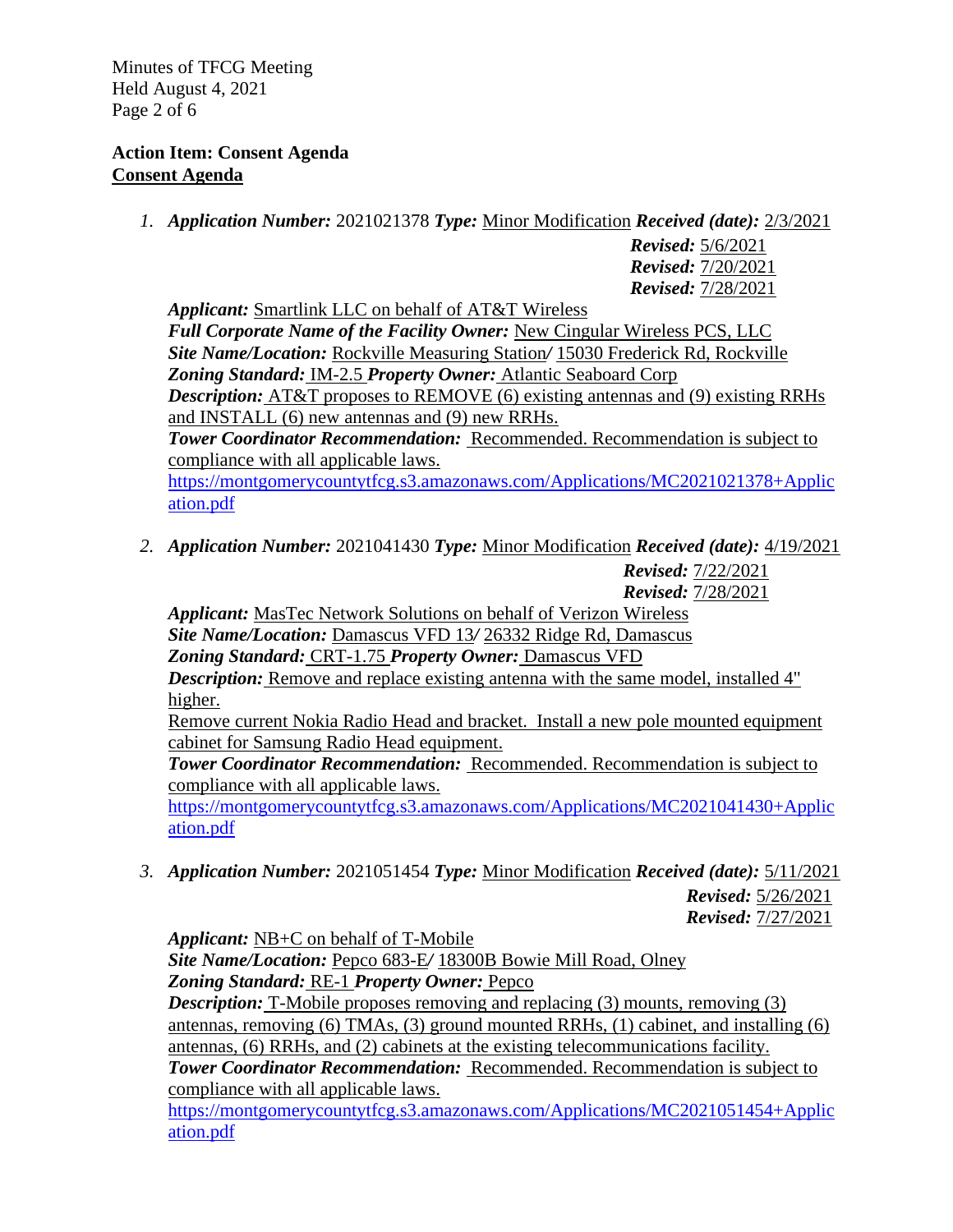Minutes of TFCG Meeting Held August 4, 2021 Page 3 of 6

> *4. Application Number:* 2021071498 *Type:* Minor Modification *Received (date):* 7/8/2021 *Revised:* 7/23/2021

*Applicant:* Smartlink Group on behalf of T-Mobile *Site Name/Location:* University Manor Apartments*/* 820 University Blvd East, Silver Spring

*Zoning Standard:* R-10 *Property Owner:* University Manor Apartments

*Description:* T-Mobile proposes to remove (6) existing panel antennas; Install (9) new panel antennas; remove (3) existing RRUs; install (6) new RRUs; install (1) new electrical panel board at an existing telecommunications facility. T-Mobile will also install (2) new equipment cabinets on a new steel platform located in the existing equipment compound on the ground level.

*Tower Coordinator Recommendation:* Recommended. Recommendation is subject to compliance with all applicable laws.

[https://montgomerycountytfcg.s3.amazonaws.com/Applications/MC2021071498+Applic](https://montgomerycountytfcg.s3.amazonaws.com/Applications/MC2021071498+Application.pdf) [ation.pdf](https://montgomerycountytfcg.s3.amazonaws.com/Applications/MC2021071498+Application.pdf)

*5. Application Number:* 2021071508 *Type:* Minor Modification *Received (date):* 7/15/2021 *Revised:* 7/27/2021

*Applicant:* Advantage Engineers on behalf of T-Mobile *Site Name/Location:* Pepco 655-N*/* 8406 Postoak Rd, Potomac *Zoning Standard:* R-90 *Property Owner:* Pepco *Description:* Remove (3) & add (6) antennas (3 APXVAALL24 43-U-NA20 & 3 AIR6449 B41), remove (3) & add (6) RRUs (3 4460 B25+B66 & 3 4480 B71+B85), remove (1)  $\&$  add 6160 (1) equipment cabinet and B160 (1) battery cabinet, and other associated equipment on existing utility tower. *Tower Coordinator Recommendation:* Recommended. Recommendation subject to compliance with all applicable laws. [https://montgomerycountytfcg.s3.amazonaws.com/Applications/MC2021071508+Applic](https://montgomerycountytfcg.s3.amazonaws.com/Applications/MC2021071508+Application.pdf) [ation.pdf](https://montgomerycountytfcg.s3.amazonaws.com/Applications/MC2021071508+Application.pdf)

Marjorie Williams noted that agenda item #2 (application 2021041430) was tabled by the applicant prior to the meeting.

Boyd Lawrence motioned to recommend the rest of the consent agenda excluding item #2 which was tabled. Patricia Wolford seconded the motion, and it was unanimously approved.

# **Regular Agenda**

*1. Application Number:* 2021041428 *Type:* Colocation *Received (date):* 4/15/2021

*Revised:* 4/28/2021 *Revised:* 5/25/2021 *Revised:* 6/8/2021 *Revised:* 7/23/2021

*Applicant:* Crown Castle Fiber LLC on behalf of T-Mobile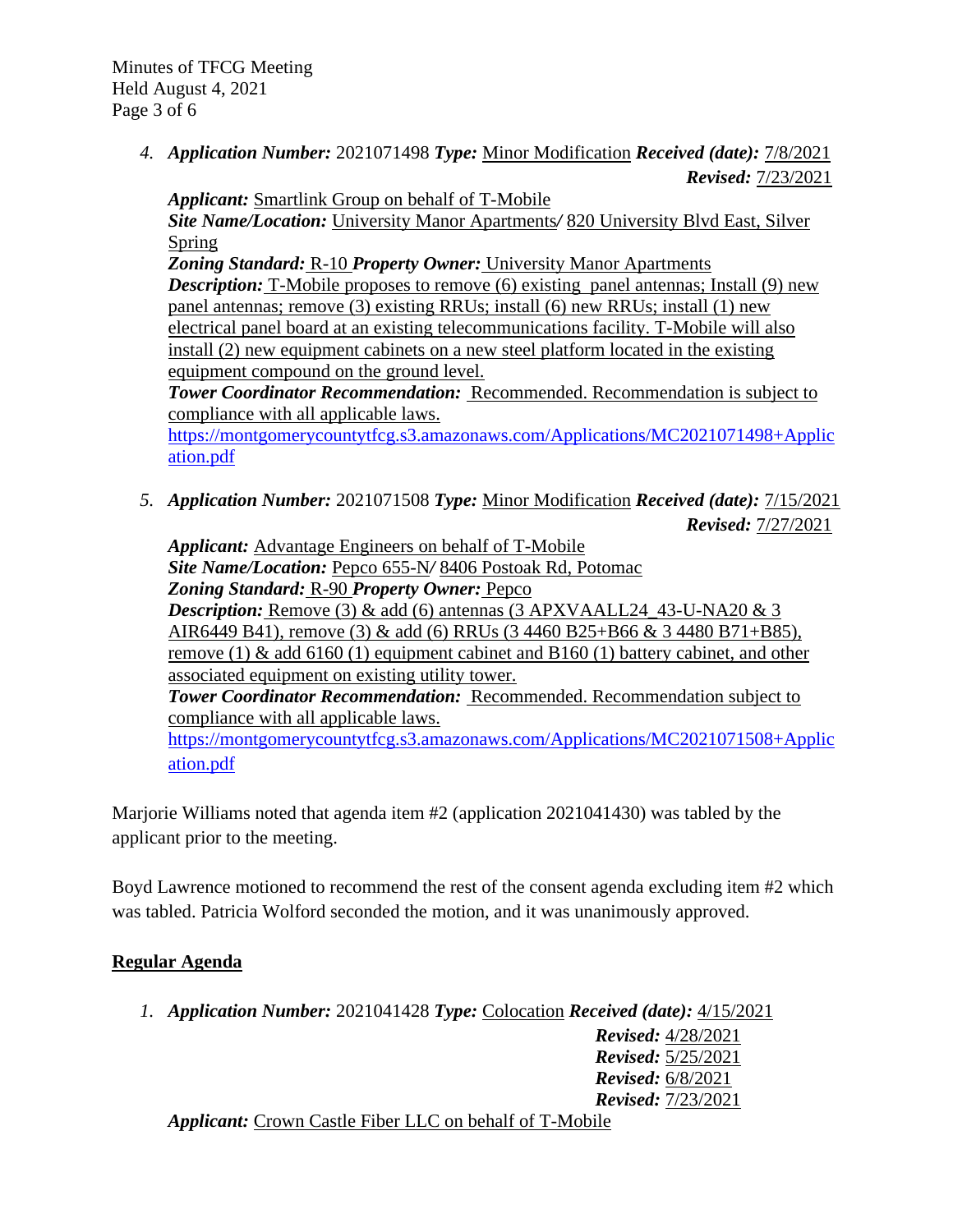Minutes of TFCG Meeting Held August 4, 2021 Page 4 of 6

> *Site Name/Location:* PEPCO 788430-060600*/* Woodland Dr & Forest Glen Rd, Silver Spring

*Zoning Standard:* R-60 *Property Owner:* Montgomery County

*Description:* Proposed installation of strand node MNG-397m1 on existing PEPCO pole 788430-060600. Strand Node Equipment to be installed:

-Strand Cable

-Ericsson 6523 semi-integrated panel antenna

-Ericsson Diplex Filter B2+B66/B30 (4-2) Diplexer (2)

-Ericsson 4402 Radio (2)

-Bracket Mount

-Splice Box

-Converter unit (Alpha Model #LPR48-IP68)

-Disconnect Switch ( Alpha Model EP0/D-2-PR)

*Tower Coordinator Recommendation:* Recommended on the condition the antenna and equipment be installed closest to the pole referenced in the PEPCO NTP than any adjacent pole. Recommendation is subject to compliance with all applicable laws. [https://montgomerycountytfcg.s3.amazonaws.com/Applications/MC2021041428+Applic](https://montgomerycountytfcg.s3.amazonaws.com/Applications/MC2021041428+Application+and+Report.pdf) [ation+and+Report.pdf](https://montgomerycountytfcg.s3.amazonaws.com/Applications/MC2021041428+Application+and+Report.pdf)

*2. Application Number:* 2021051447 *Type:* Colocation *Received (date):* 5/1/2021 *Revised:* 7/20/2021

*Applicant:* Crown Castle Fiber LLC on behalf of T-Mobile *Site Name/Location:* Pepco 806428-0869*/* 9609 New Hampshire Ave, Silver Spring *Zoning Standard:* R-90 *Property Owner:* SHA *Description:* Proposed installation of strand node MNG-386 on existing PEPCO pole 806428-0869. Strand Node Equipment to be installed: -Strand Cable -Ericsson 6523 semi-integrated panel antenna (1) -Ericsson Diplex Filter B2+B66/B30 (4-2) Diplexer (2) -Ericsson 4402 Radio (2) -Bracket Mount -Splice Box -Converter unit (Alpha Model #LPR48-IP68) -Disconnect Switch ( Alpha Model EP0/D-2-PR) *Tower Coordinator Recommendation:* Recommended on the condition the antenna and equipment be installed closest to the pole referenced in the PEPCO NTP than any adjacent pole. Recommendation is subject to compliance with all applicable laws. [https://montgomerycountytfcg.s3.amazonaws.com/Applications/MC2021051447+Applic](https://montgomerycountytfcg.s3.amazonaws.com/Applications/MC2021051447+Application+and+Report.pdf) [ation+and+Report.pdf](https://montgomerycountytfcg.s3.amazonaws.com/Applications/MC2021051447+Application+and+Report.pdf)

*3. Application Number:* 2021051449 *Type:* Colocation *Received (date):* 5/1/2021

*Revised:* 7/20/2021

*Applicant:* Crown Castle Fiber LLC on behalf of T-Mobile *Site Name/Location:* PEPCO 787430-990520*/* 2119-2199 Forest Glen Rd, Silver Spring *Zoning Standard:* CRT-2.5, C-2.5 *Property Owner:* Montgomery County *Description:* Proposed installation of strand node MNG-398 on existing PEPCO pole 787430-990520. Strand Node Equipment to be installed: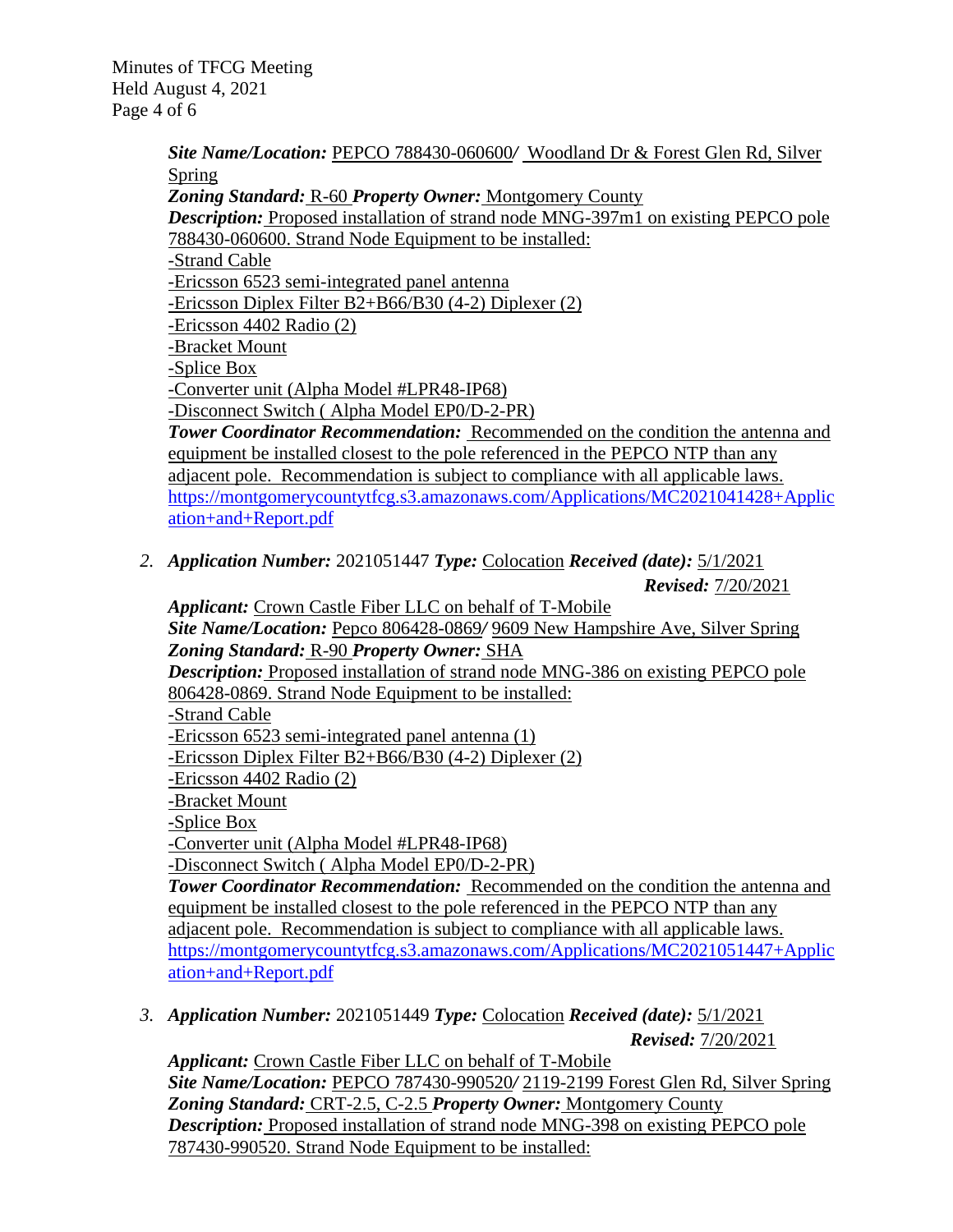Minutes of TFCG Meeting Held August 4, 2021 Page 5 of 6

> -Strand Cable -Ericsson 6523 semi-integrated panel antenna (1) -Ericsson Diplex Filter B2+B66/B30 (4-2) Diplexer (2) -Ericsson 4402 Radio (2) -Bracket Mount -Splice Box -Converter unit (Alpha Model #LPR48-IP68) -Disconnect Switch ( Alpha Model EP0/D-2-PR) *Tower Coordinator Recommendation:* Recommended on the condition the antenna and

> equipment be installed closest to the pole referenced in the PEPCO NTP than any adjacent pole. Recommendation is subject to compliance with all applicable laws. [https://montgomerycountytfcg.s3.amazonaws.com/Applications/MC2021051449+Applic](https://montgomerycountytfcg.s3.amazonaws.com/Applications/MC2021051449+Application+and+Report.pdf) [ation+and+Report.pdf](https://montgomerycountytfcg.s3.amazonaws.com/Applications/MC2021051449+Application+and+Report.pdf)

*4. Application Number:* 2021061489 *Type:* Colocation *Received (date):* 6/30/2021 *Revised:* 7/9/2021

*Applicant:* Crown Castle Fiber LLC on behalf of T-Mobile *Site Name/Location:* PEPCO 803418-060250*/* 7308 New Hampshire Ave, Silver Spring *Zoning Standard:* R-60 *Property Owner:* SHA *Description:* Proposed installation of strand node MNG-549m1 on existing PEPCO pole 803419-060250. Strand Node Equipment to be installed: -Strand Cable -Ericsson 6523 semi-integrated panel antenna (1) -Ericsson Diplex Filter B2+B66/B30 (4-2) Diplexer (2) -Ericsson 4402 Radio (2) -Bracket Mount -Splice Box -Converter unit (Alpha Model #LPR48-IP68) -Disconnect Switch ( Alpha Model EP0/D-2-PR) *Tower Coordinator Recommendation:* Recommended on the condition the antenna and equipment be installed closest to the pole referenced in the PEPCO NTP than any adjacent pole. Recommendation is subject to compliance with all applicable laws. [https://montgomerycountytfcg.s3.amazonaws.com/Applications/MC2021061489+Applic](https://montgomerycountytfcg.s3.amazonaws.com/Applications/MC2021061489+Application+and+Report.pdf) [ation+and+Report.pdf](https://montgomerycountytfcg.s3.amazonaws.com/Applications/MC2021061489+Application+and+Report.pdf)

Marjorie Williams noted that the county had received comments from the public concerning the zoning recommendation for these applications. She spoke with DPS who confirmed that the TFCG is intended to be the initial reviewer of the application, and the engineering review of applications is sufficient. Following the TFCG's recommendation, an application will move on to OZAH or DPS who are the zoning experts. They do not want the TFCG to be making zoning assessments, nor to be making recommendations with zoning comments. DPS wants to do their own thorough review, and want to receive a recommendation from the committee based on our engineering review.

Debbie Spielberg asked who verifies the zoning requirements for an application? Patricia Wolford explained that when the application comes to DPS anything that would fall under zoning or is zoning related is reviewed during the zoning review at permitting. Debbie Spielberg